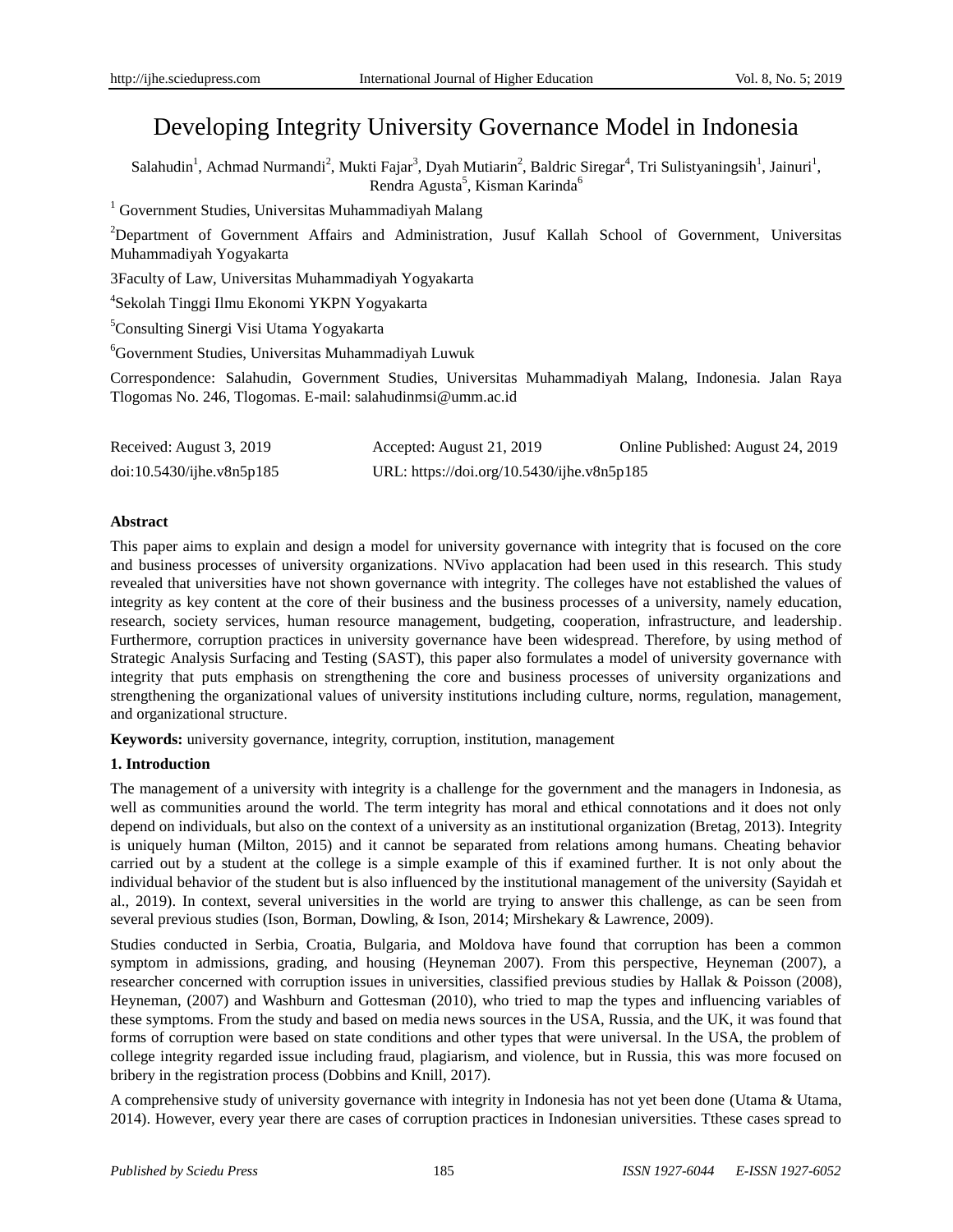the public. Indonesia Corruption Watch (ICW) undertook observations from 2006 to August 2016, and there were at least 37 corruption cases related to universities with 12 patterns of corruption, such as corruption in the procurement of goods and services that became the most widely used mode, corruption of funds for student research and scholarship funds, corruption practices using bribery patterns, corruption in the universities internal budget, corruption of the sale of assets owned by universities, and corruption of the Student Education Development Assistance Fund (SPP) (Indonesia Corruption Watch, 2016).

Indeed, the Indonesian government has been managing the university governance with integrity by implementing a number of regulations, namely: 1) Presidential Instruction number 9 of 1977 concerning Operation Control (1977–1981), tasked with cleaning up illegal levies, controlling stealth money, and regulating local government officials and the department; 2) The Presidential Regulation of the Republic of Indonesia number 87 of 2016 concerning the Net Sweep Task Force, promulgated on October 21, 2016; and 3) Decree of the Minister of Research, Technology and University of the Republic of Indonesia number 350/M/Kemenristek/2016 concerning the Task Force for Clean Sweep of Illegal Levies in the Ministry of Research, Technology and University. However, the corruption practices in university governances run massively (Siaputra et al., 2015). Therefore, a model of integrity university governance needs to built by exploring university governance problems based on university stakeholder's perceptions. According to the problems, university governance model can be arranged reflecting integrity values. This paper tries to answer the research question which is: What are the integrity problems in Indonesian universities? What is a suitable governance model for ideal academic integrity in the Indonesian context?

# **2. Literature Review**

# *2.1 University Governance with Integrity*

A University is an organization consisting of the Senate, university leaders, faculty, and courses, each of which has the power to exercise its authority. As an organization, the universities primary mission is to improve the effectiveness of governance through structural reforms (Christensen, 2011). Governance refers to how the entity acts can collectively decide policy and strategy (Kaplan, 2004). The OECD formulated the synthesis of governance or governance formula as follows:

'The structures, relationships, and processes through which, at both national and institutional levels, policies for tertiary education are developed, implemented and reviewed. Governance comprises a complex web including the legislative framework, the characteristics of institutions, and how they relate to the whole system, how money is allocated to the institutions and how they are accountable for the way it is spent, as well as less formal structures and relationships that steer and influence behavior (Organisation for Economic Co-operation and Development [OECD] 2003).

Understanding the above statement combines structure, relationships, and the process that is started. In the world of university governance, it also refers to the structures and processes of an academic institution in achieving balance between control and influence (Washburn and Gottesman, 2010). This understanding comes from the perspective of neo-institutionalism that views universities as a network of complex organizations. It is driven by interactions between individuals and units with the capability and power of the cognitive and orientation of the normative, respectively within the institutional framework and external situation specifically. Following this perspective, Washburn and Gottesman (2010) distinguished governance into two types. First, hard organization '(rational section) refers to structures, regulation, and the sanction system, with organizational processes to ensure adherence (compliance) to policies and procedures. Second, soft governance (interactional) includes social system connections and interactions within the organization to develop and maintain the individual and group norms.

Furthermore, integrity is the values, attitudes, and behavior of various aspects of college honesty. More than using institutional theory, the manifestation of the importance of honesty raised the gradation of the level of regulation to the level of culture. The college has structure and regulations with the ability to create rules and supervise a match between the rules of behavior and sanctions, and the rewards to its members (Christensen, 2011). Moreover, the college has a normative pillar consisting of dimension values and norms prescriptive, evaluative, and liabilities. Pillar culture is values, attitudes, and behaviors of honesty that are not only carried out as a duty, but also as a social habit (Christensen, 2011). Kaplan (2004) describes the organizational practices that are not otherwise traditional rituals and norms. Heyneman (2007) by using the theory of institution, also makes the gradation level of institutionalization to be the value of honesty in college starting from (a) reform of the structure to reduce the potential for corruption, (b) improved management, (c) measures to prevent corruption, and (d) sanction.

According to the elaboration above, university governance with integrity can be formulated as the structure and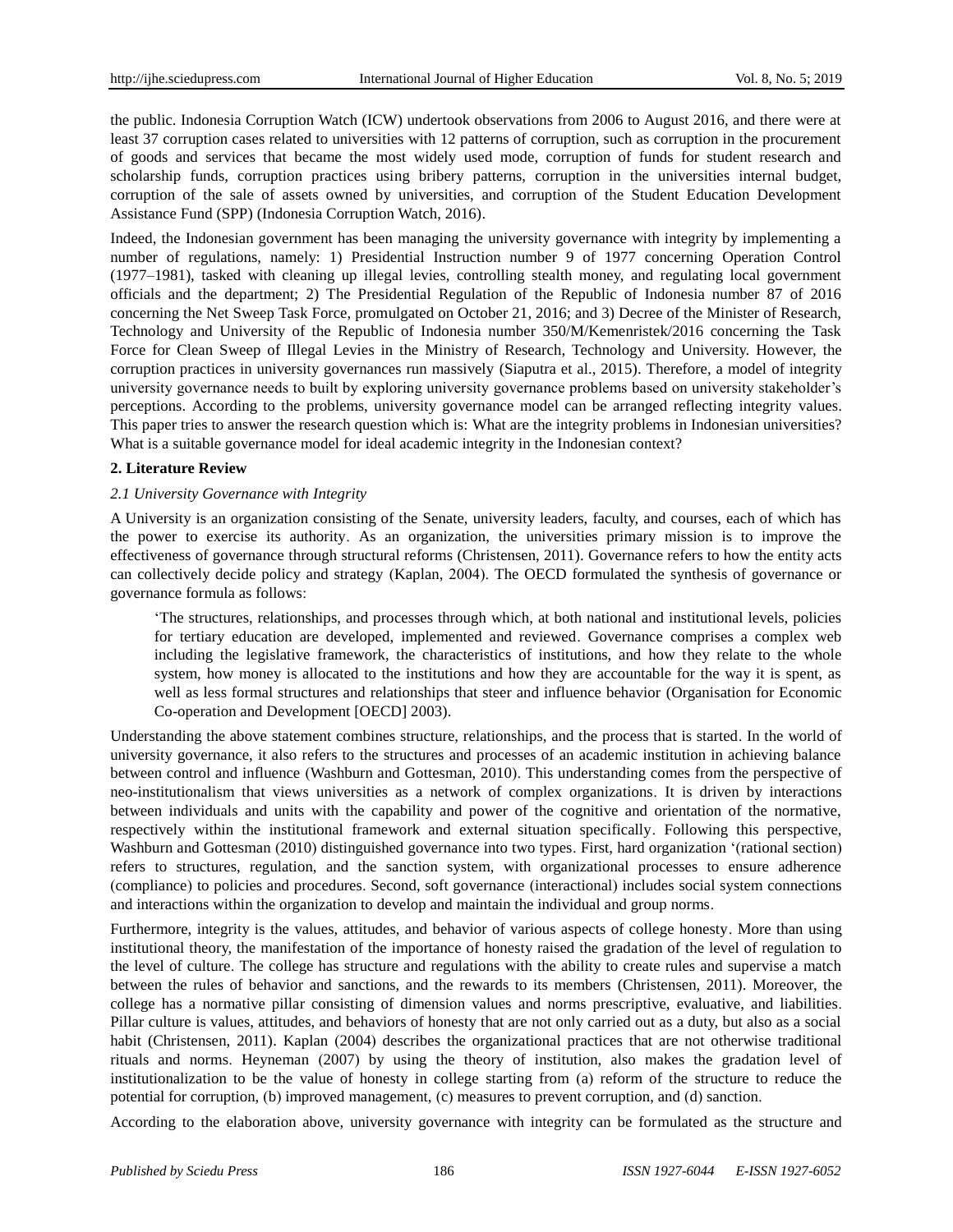process of a university where the policy in the field of education, research, community service development, implementation and review that is relatively supported by the system, and social interactions within or outside the organization, based on the norms of honesty. The implementation gradation values of honesty in college follows the pattern of the lowest level being S (structure), then M (management), R (regulative), N (norm), and C (culture) (Dobbins & Knill, 2017).

# *2.2 Corruption Practices in University Governance*

Governance of universities with integrity faces severe challenges in various parts of the world. Sawyer et al. (2006) analyzed the phenomenon of 'corporatization' (p. 11) in which universities with structures, such as companies, make decisions in the field of education and administration, often profit driven rather than for intangible values, such as academic integrity and truth. Universities in Chile could become an example for the relationship between governance and lack of morals in university institutions (Leihy & Salazar, 2017). Corruption is the most fundamental problem in university governance and corruption practices in education, especially in colleges, are not a new phenomenon (Gilmore MEd et al., 2010). The phenomenon of corruption in a university is common and occurs in many countries, especially in developing countries (Heyneman, 2007). The researcher noted that corruption in the management of university systems in various countries takes place in a variety of ways. For Brazil in particular, this includes corruption governance of human resources through the withdrawal of money from a prospective faculty and staff who want to become permanent employees and lecturers at a college. Furthermore, in Indonesia, corruption takes place in the form of faculty roles which require students to pay thesis fees (ghost teacher). In the Philippines, the phenomenon of corruption occurs in the distribution and procurement of textbooks Hallak & Poisson (2008).

Corruption practices in universities continue to have a negative impact on their governance and the human resources in a country, including low public confidence in the college, poor quality of education, low competitiveness of scholars and the nation's youth, and the erosion of national values within a culture of corruption across generations (Hallak & Poisson 2008; Heyneman, 2007). The modes of corruption that occur in university institutions include extra tuition fees for graduate student's courses, additional fees for activities of institutional visits, delay or absence of lecturers in lecture hours, extortion from faculty to students, the payment of administrative fees for borrowing books, and the maintenance of course grade and diplomas being legalized. Siaputra et al., (2015) examined the academic integrity of universities in Indonesia explicitly. Siaputra et al., (2015) found that the governance of a university was still marred by acts of academic violations committed by lecturers, invigilators, staff employees, and students.

Corruption can be made through the actions of student's cheating on tests, where a student is in the process of undertaking a test subject and is trying to find and take advantage of an opportunity to open/review notes related to the exam (Bretag, 2013). If a student fails to cheat, they could then take more corruptive actions and meet professors to ask for 'wisdom', so as to receive a passing grade (Gallant, 2017). Corruption practices in colleges continue massively, so this phenomenon is very dangerous for the existence of the state. The aspect of corruption in a university also indicates that educational institutions are not free from corruption, even though colleges are educational institutions aimed to make and shape the culture of the nation's dignity and integrity(Macfarlane, Zhang, & Pun, n.d; Palanski & Yammarino, 2009).

| University Governance<br>Areas | Corruption practices                                                                                                     | Reference            |
|--------------------------------|--------------------------------------------------------------------------------------------------------------------------|----------------------|
| Education and<br>Teaching      | Bribery:<br>Students bribe a teacher to change the value of<br>the course grade.                                         | (Orkodashvili, 2011) |
|                                | Students pay writing service task subjects and<br>$\bullet$<br>the final project (thesis and dissertation).              |                      |
|                                | Lecturer forcing students to give bribes to the<br>٠<br>faculty in order to facilitate the learning<br>process.          |                      |
|                                | Lecturer forcing students to pay fees for<br>additional assistance for students who score<br>below the passing standard. |                      |

Table 1. Taxonomy on corruption practices in university governance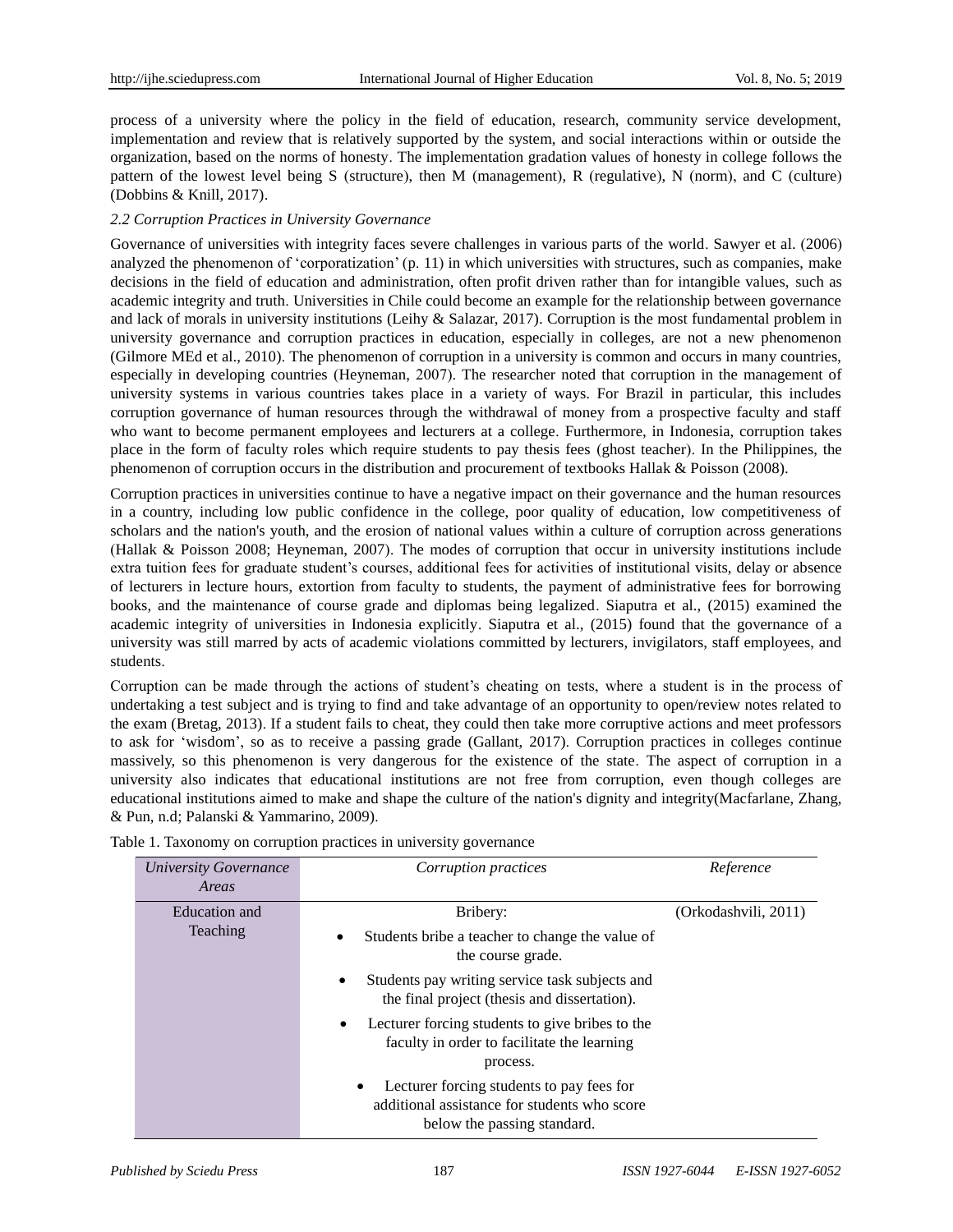| <b>Research Program</b>     | Collusion:                                                                                                                                    | (Hallak & Poisson,  |
|-----------------------------|-----------------------------------------------------------------------------------------------------------------------------------------------|---------------------|
|                             | Lecturer ignores thesis plagiarism action<br>undertaken by students.                                                                          | 2008)               |
|                             | Lecturers and students are mutually quoting<br>though not in accordance with the needs of<br>individual papers.                               |                     |
|                             | Reviewers university research faculty research<br>proposals pushing though not meet the<br>standards and regulations of the university.       |                     |
|                             | Bribery:                                                                                                                                      |                     |
|                             | Universities receive research grants from other<br>parties by bribing party funder of research<br>grants.                                     |                     |
|                             | Fraud:                                                                                                                                        |                     |
|                             | Lecturers and students conducting unethical<br>research study.                                                                                |                     |
|                             | Lecturers and students manipulate research<br>report.                                                                                         |                     |
|                             | Faculty and student research report is the<br>result of the previous research report in order<br>to duplication the academic work of that     |                     |
|                             | Lobbying:                                                                                                                                     |                     |
|                             | Faculty and student research grants to lobby<br>governments and companies.                                                                    |                     |
|                             | Faculty and students are researching for the<br>benefit of promotional products company (not<br>the interests of the development of science). |                     |
| Society Empowerment         | Bribery:                                                                                                                                      | (Rumyantseva, 2015) |
|                             | University a grant of devotion from the other<br>party by way of bribing the donor grants<br>devotion.                                        |                     |
|                             | Fraud:                                                                                                                                        |                     |
|                             | Faculty and student service programs<br>organized not according to plan and the target<br>in the proposal of the proposed service.            |                     |
|                             | Lecturers and students manipulate devotion<br>report.                                                                                         |                     |
|                             | Reports dedication of faculty and students is<br>the result of duplication of previous service<br>reports.                                    |                     |
| <b>Financial Governance</b> | Fraud:                                                                                                                                        | (Hallak & Poisson,  |
|                             | Manipulation of financial statements college.                                                                                                 | 2008)               |
|                             | Manipulation use student scholarship fund.                                                                                                    |                     |
|                             | Collusion:                                                                                                                                    |                     |
|                             | The use of university funds for personal and                                                                                                  |                     |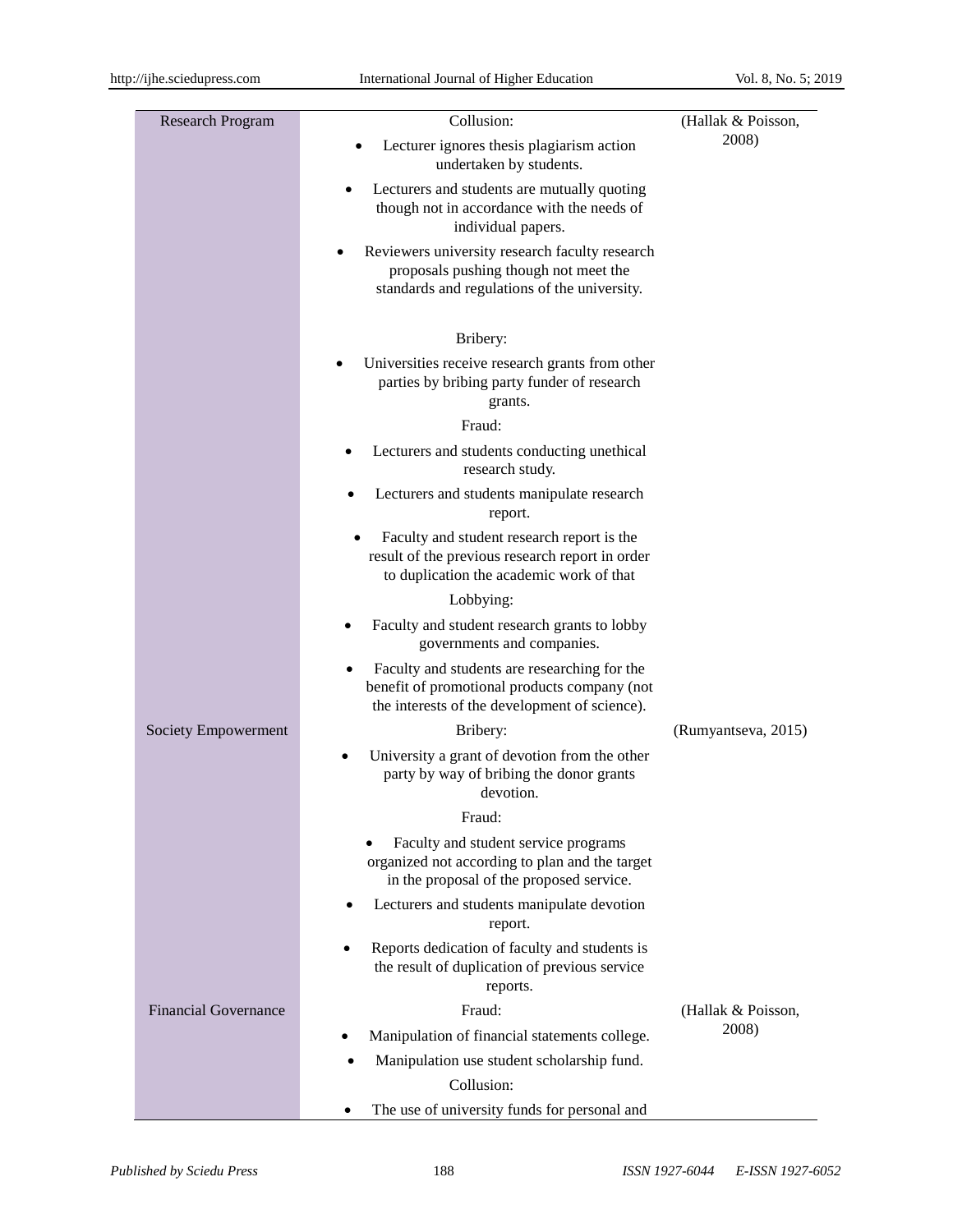|                       | group interests.                                                                                                                                               |                                                                                                                 |  |
|-----------------------|----------------------------------------------------------------------------------------------------------------------------------------------------------------|-----------------------------------------------------------------------------------------------------------------|--|
|                       | College embezzlement for personal and group<br>interests.                                                                                                      |                                                                                                                 |  |
| Academic services     | Favoritism:                                                                                                                                                    | (Denisova-schmidt,                                                                                              |  |
|                       | Faculty and staff serve students based on emotional<br>intimacy, kinship, ethnicity, and regionalism.                                                          | Huber, Leontyeva, &<br>Denisova-schmidt,                                                                        |  |
|                       | Bribery:                                                                                                                                                       | 2016)                                                                                                           |  |
|                       | Staff universities require students to pay for services<br>such as laboratory services, libraries, and other<br>academic administrative services.              |                                                                                                                 |  |
|                       | Collusion:                                                                                                                                                     |                                                                                                                 |  |
|                       | Students and employees of collusion to facilitate<br>graduation.                                                                                               |                                                                                                                 |  |
| <b>HRD</b> Governance | Favoritism:                                                                                                                                                    | (Denisova-schmidt et                                                                                            |  |
|                       | Promotion for faculty and staff on the basis of<br>favoritism.                                                                                                 | al., 2016)                                                                                                      |  |
|                       | HR placement at the office of PT does not<br>match the capability and capacity.                                                                                |                                                                                                                 |  |
|                       | Collusion:                                                                                                                                                     |                                                                                                                 |  |
|                       | Recruitment of new students on the basis of<br>collusion between university leaders,<br>employees, faculty, parents and guardians of<br>prospective students.  |                                                                                                                 |  |
|                       | Systems engineering and new admissions<br>policy to support personal and group interests.                                                                      |                                                                                                                 |  |
| Facilities and        | Collusion:                                                                                                                                                     | Rumyantseva, NL                                                                                                 |  |
| infrastructure        | Procurement of goods and services on the<br>basis of political and economic interests of the<br>university leaders and contractors.                            | $(2005)$ . Taxonomy of<br>corruption in higher<br>education. Peabody<br>Journal of Education,<br>80 (1), 81-92. |  |
|                       | Procurement of goods and services is not done<br>openly.                                                                                                       |                                                                                                                 |  |
| Organizational        | Conflict of interest:                                                                                                                                          | (Baryshnikova,                                                                                                  |  |
| Governance            | University leaders prioritize personal<br>interests rather than the interests of higher<br>education organization.                                             | Vashurina,<br>Sharykina, Chinnova,<br>& Sergeev, 2019;                                                          |  |
|                       | University leaders put forward the pragmatic<br>interests rather than the vision, mission, and<br>goals of the organization college.                           | Denisova-schmidt,<br>2017; Hallak &<br>Poisson, 2008;<br>Orkodashvili, 2011;                                    |  |
|                       | Favoritism:                                                                                                                                                    | Rumyantseva, 2015)                                                                                              |  |
|                       | Organizational governance on the basis of<br>nepotism between the parties who have<br>authority in every area and sector of higher<br>education organizations. |                                                                                                                 |  |
|                       | The organization's management does not fit<br>the university's quality standards.                                                                              |                                                                                                                 |  |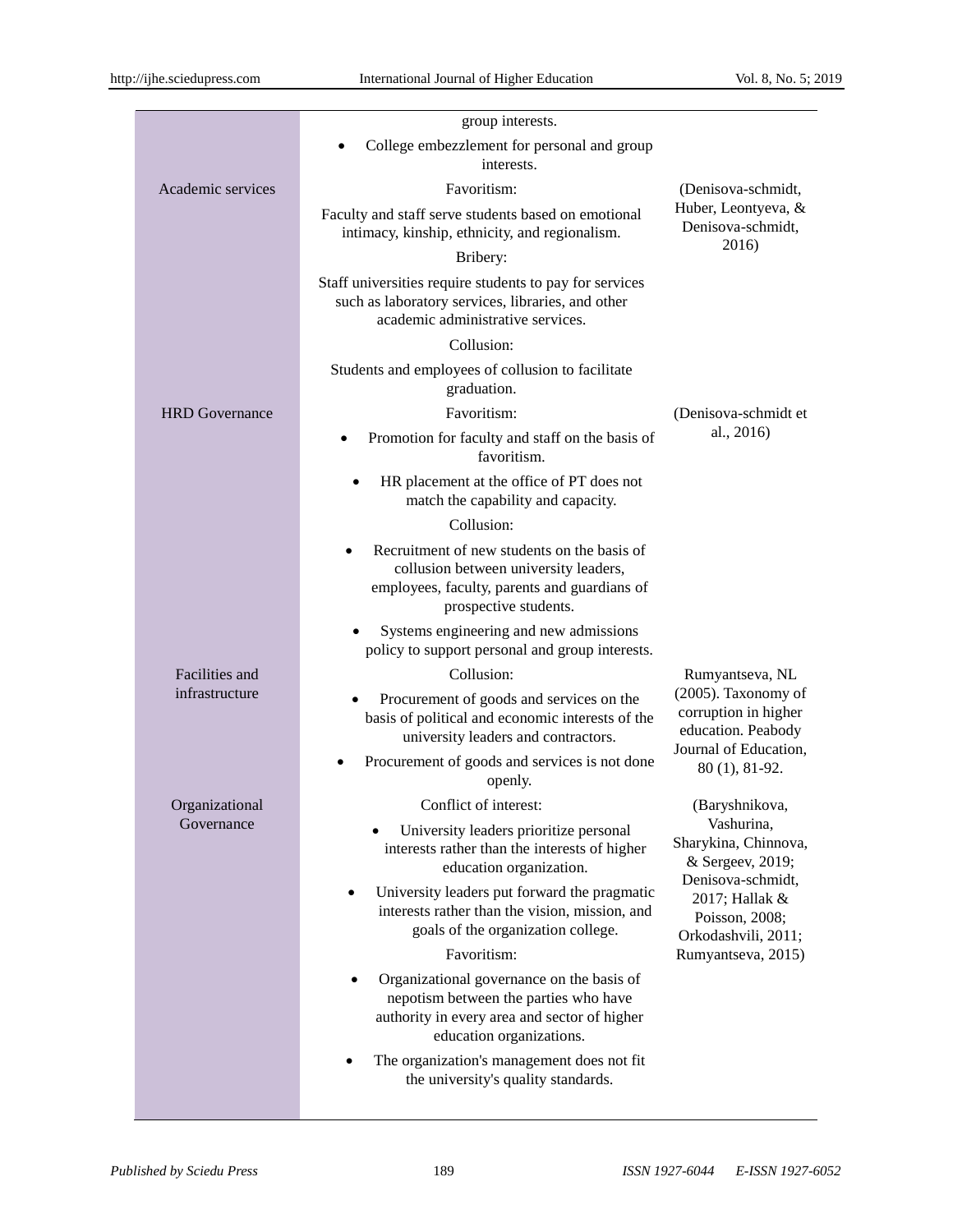| Leadership  | Evolving doors:                                                                            | (Baryshnikova et al., |
|-------------|--------------------------------------------------------------------------------------------|-----------------------|
|             | Government officials intervene politically in<br>$\bullet$                                 | 2019; Hallak $\&$     |
|             | the rector elections.                                                                      | Poisson, 2008;        |
|             |                                                                                            | Orkodashvili, 2011;   |
|             | College leadership model was not built in a<br>$\bullet$<br>democratic and fair.           | Rumyantseva, 2015)    |
| Cooperation | Fraud:                                                                                     |                       |
|             | College runs a cooperation agreement with<br>$\bullet$<br>the other parties honestly.      |                       |
|             | Manipulation of cooperation for the benefit<br>$\bullet$<br>of the accreditation document. |                       |

The taxonomy of types and corrupt practices in the governance of universities in table 1 shows that corruption in higher education is a form of governance of higher education that is not integrity in the field of education and teaching, research, service, governance of human resources, financial governance, academic services, infrastructure, organization, leadership, and cooperation. Therefore, the definition of corruption in higher education is different from the definition of corruption in general, which showed the practice of abuse of power and authority for personal interests related to the budget (state finance). Corrupt practices in higher education are not only related to the budget of the college but also related to the sale and purchase value, plagiarism, cheating, buying and selling scientific work of lecturers to students.

#### **3. Method**

This study used a qualitative research approach and was conducted through six stages, namely literature, preparation of models of governance of college integrity, validation of models and instruments by the manager of the college, the revision of models and instruments, model validation, and instruments by the regulator, and the drafting of a regulation model and instrument as shown in Figure 1 below



Figure 1*.* Research process

Data from this study were collected using several methods as follows*:* interview, focus group discussion *(*FGD*)*, questionnaire, and documentation*.* Interview questions were based on the literature reviews and data of college governance issues exposed in the media that answers the research questions. The interview questions addressed to key informants were determined by purposive sampling. Key informants were selected from the questionnaire respondents who occupied important positions and roles as well as researchers and observers of higher education governance in Indonesia. The key informants interviews are the Rector of Universitas Islam Negeri Pontianak, Vice Dean of the Faculty of Agriculture of Universitas Tanjungpura, researchers on college integrity of Universitas Tanjungpura, Head of General Administration of Universitas Muhammadiyah Pontianak, Head of the General Administration of Academic Politeknik Pontianak, Vice Rector for General and Financial of Politeknik Pontianak, former rector of Universitas Muhammadiyah Surakarta, five lecturers and researchers governance of higher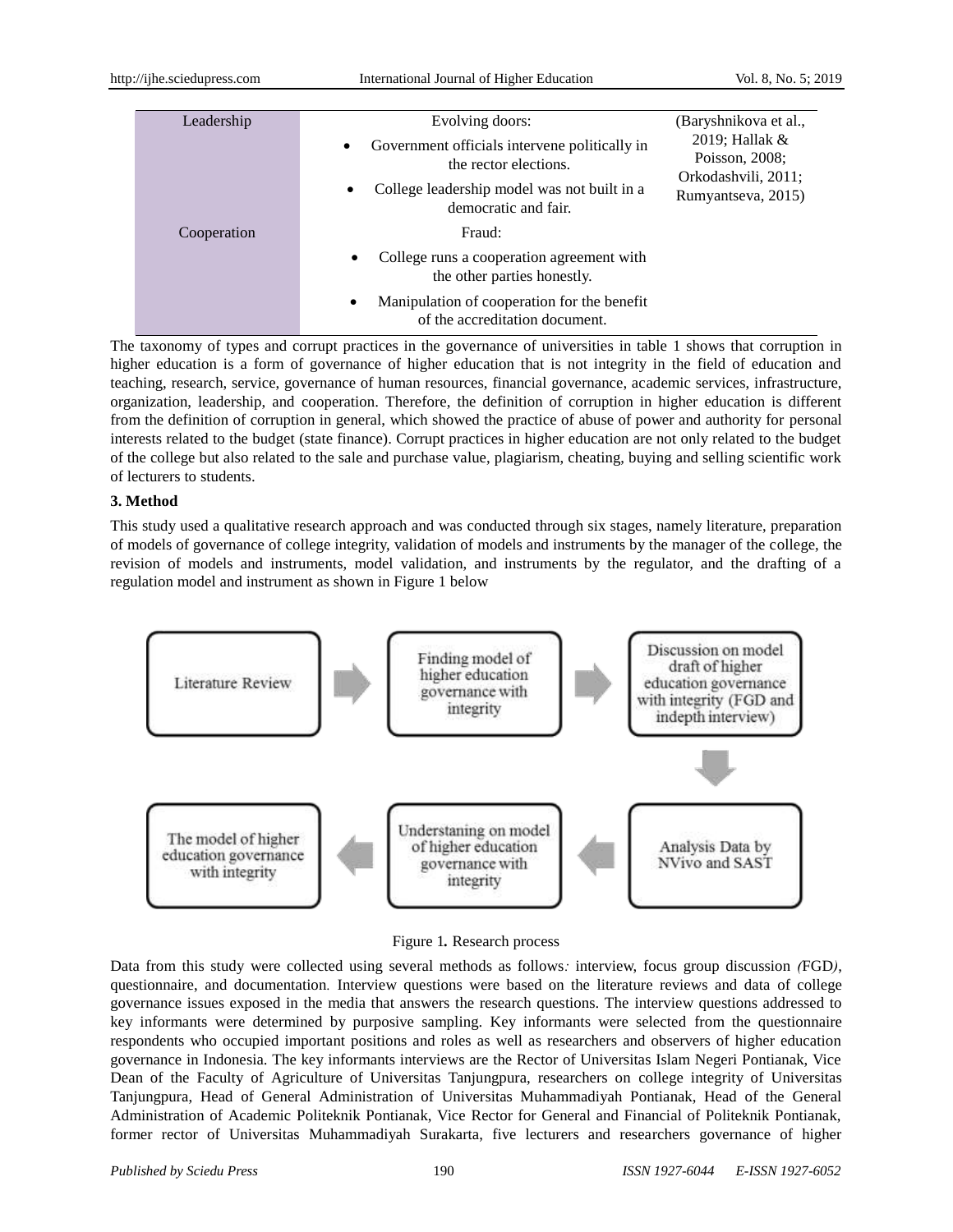education of Universitas Gadjah Mada, a professor of law of Universitas Muhammadiyah Yogyakarta, a commisioner of Corruption Eradication Commission of Indonesia, two researchers of the Corruption Eradication Commission of Indonesia, five researchers for PUKAT (Center for the Study of Anti Corruption/*Pusat Studi Anti Korupsi*), and five researchers for GEMATI (Movement Transparency community for Indonesia/*Gerakan Masayarakat untuk Transparansi Indonesia*).

FGD has been conducted in three cities that are Solo City, Pontianak City, and Yogyakarta City. Three of the cities are area of state Higher Education in Indonesia. Most Indonesian people come to the area to take higher education degree. Three of the cities have lot of scientists in different fields, NGO activist on education advocations, and mass media. However, there are some cases that they have not shown integrity values in higher education governance (Indonesia Corruption Watch, 2016). Therefore, FGD was implemented in the cities. Participants of FGD are the official members of state higher universities of Indonesia who are from the University of Gadjah Mada (HR Director, Dean of the Faculty of Economics and researcher governance of universities integrity), the Director of Graduate State University Yogyakarta, vice Rector for Human Resources and Finance of University Tanjongpura Pontianak, Rector of Pontianak State Islamic University, Rector of the State University of Sunan Kalijaga, Vice Rector of Academic Affairs University of Surakarta, Lecturer of Indonesia Surakarta Institute of Arts, and the Rector of the Politeknik Pontianak. Moreover, the partcipants of FGD are NGO Activists related to higher education governance that are PUKAT director (the Center for Anti-Corruption Studies /*Pusat Studi Anti Korupsi)* and director GEMATI (Social Movement for Transparency of Indonesia /*Gerakan Transparansi untuk Masyarakat Indonesia).*

Before the implementation of FGD, authors of this paper arranged paper draft that are consist of higher education integrity model, some cases on low integrity of higher education governance, and questionnaire on the higher education integrity indicators. The paper draft was given to the members of FGD. The participants of FGD read the paper draft before FGD has been conducted in the three cities. The study also used data documents related to the governance of higher education namely accreditation and report documents of college performance and the performance of lecturers from the University of Gadjah Mada, Yogyakarta State University, University of Tanjongpura Pontianak, State Islamic University in Pontianak, State University Sunan Kalijaga , State University of Surakarta, Indonesia Surakarta Art Institute, and Polytechnic Pontianak, research report documents of higher education governance of NGOs PUKAT and GEMATI, and news / information on governance issues college in the print media and online media.

Determination of 165 respondents conducted by purposive sampling, in which respondents have been selected based on roles, knowledge, and experience in the areas of governance and colleges. Details of 165 respondents were 20 university leaders (rectors, vice-rectors, directors of bureau chief of public and private universities), 10 researchers areas of governance colleges, 30 lecturers, 40 staff college, 45 students from public and private universities, and 20 NGO activists college governance areas. Total respondents were drawn proportionally from the three regions of 33% of the city of Yogyakarta, 33% of the city of Solo, and 33% from Pontianak, Indonesia. Of the 165 respondents, 125 respondents fill and return the questionnaires, in which 125 respondents were 15 university leaders (rector, vice chancellor, director, and head of state and private university bureaus), 10 researchers in university governance, 20 lecturers, 30 university staff, 40 students from state and private tertiary institutions, and 10 NGO activists in the field of university governance.

Among the 125 respondents were selected 15 key informants. Key informants were taken based on roles, knowledge, and experience in the field of higher education governance. Key informants of this study are Rector of Universitas Islam Negeri Pontianak, Vice Dean of the Faculty of Agriculture of Universitas Tanjungpura, researcher on university governance with integrity of Universitas Tanjungpura, Head of Public Administration of University of Muhammadiyah Pontianak, Head of the General Administration of Academic of Politeknik Pontianak, Vice Rector for Public Affairs and Finance of Politeknik Pontianak, former rector of Universitas Muhammadiyah Surakarta, 5 lecturers/researchers of university governance of Gadjah Mada University, a lecturer of law for Universitas Muhammadiyah Yogyakarta, two researchers at the Corruption Eradication Commission, five researchers for PUKAT (the Center for Anti-Corruption Studies/*Pusat Studi Anti Korupsi*), and five researchers for GEMATI (Social Movement for Transparency of Indonesia/*Gerakan Masyarakat untuk Transparansi Indonesia*).

This research used Nvivo 12 plus application to analyze the data FGD, interviews, and documentation. NVivo application is one of the qualitative research data analysis application that has been used by many qualitative researchers around the world (Sotiriadou, Popi, Brouwers, Jessie, Le, 2014). This application helps researchers visualize and categorize data FGD,interviews, and documentation. Furthermore, to develop models of university governance with integrity needs to use the method of Strategic Analysis Surfacing and Testing (SAST). SAST carried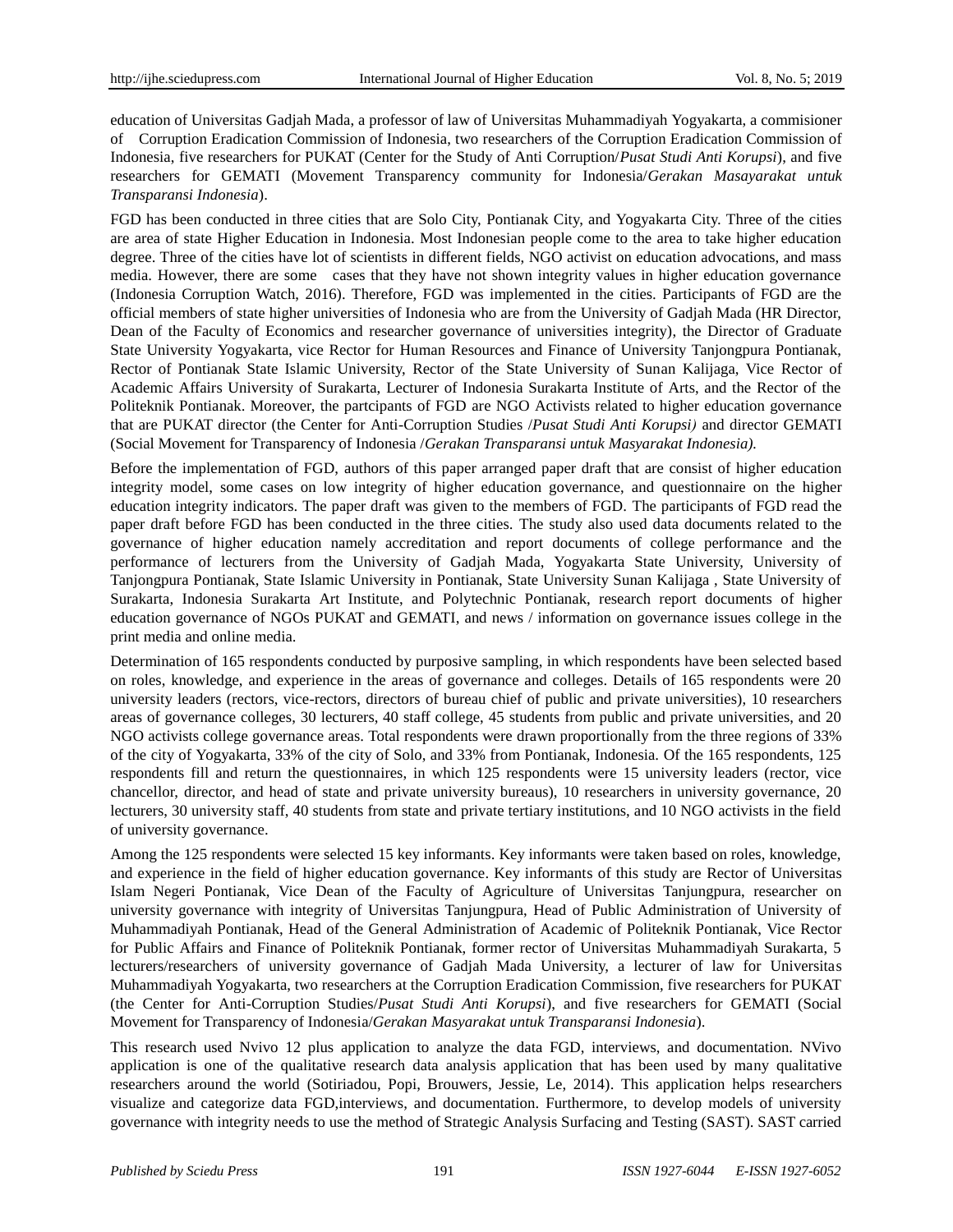out through the application of FGD, interview, documentation, deployment and filling the questionnaire and the analysis of the results of the questionnaire.

Focus group discussion and interview were conducted to identify the problems of governance university based on opinions, knowledge, and experience of university stakeholders. The problems identified in FGD,interview, and documentation were analyzed using NVivo 12 plus. Problems identified so-called strategic issues related to the governance of the college integrity. The strategic issue used as a basis for constructing a questionnaire was filled by 125 respondents and analyzed using the method of Strategic Analysis Surfacing and Testing (SAST) that is to obtain a degree of certainty and the interests of the strategic assumptions formulated earlier and who had poured into the questionnaires filled out by 125 respondents from college in three regions (Solo, Yogyakarta, and Pontianak).

#### **3. Results**

#### *3.1 The Integrity Problems of Indonesian Universities*

One of the crucial problems of university governance in Indonesia is that most of the universities have not obtained the values of integrity as part of university governance*.* There are several issues related to college governance integrity where corruption practices are running into academic affairs, such as education and teaching programs, research projects, and the social services program*.* These academic corruption actions are not only related to money but also to the context of sexuality, in which academic staff make academic and public services for students easier*.*  Conversely, the students may instead make sexual advances on the staff*.* Moreover, other integrity issues of university governance include the manipulation of data for institution accreditation, plagiarism, cheating, markup research, social service project funds, and other matters*.*

In general, corruption of Indonesian universities includes the embezzlement of funds for student scholarships, Corporate Social Responsibility fund, grants, internal funds of the university, and research funding*.* In addition, corruption in other forms is also prevalent in Indonesian university governance, such as gratification, fake diplomas, license to study programs, buying and selling of diplomas, selling value, manipulation of student funds, transactions in the election of the rector, bribery for new admissions, transactional in the procurement of goods and services, and manipulation of fund asset sales in a university*.* Based on data from the 105 news *(*online and print media*)* from January 2014 until December 2017 were found types of corruption in Indonesian universities as figure 2.



Figure 2*.* Types of corruption in Indonesian universities

Based on the above data, the practice of buying and selling of diplomas is common in most universities in Indonesia, where a university sells certificates to the those who require them through data manipulation of lectures, student identity, and a study of students so that the diplomas sold are considered legal*.* Moreover, corruption in universities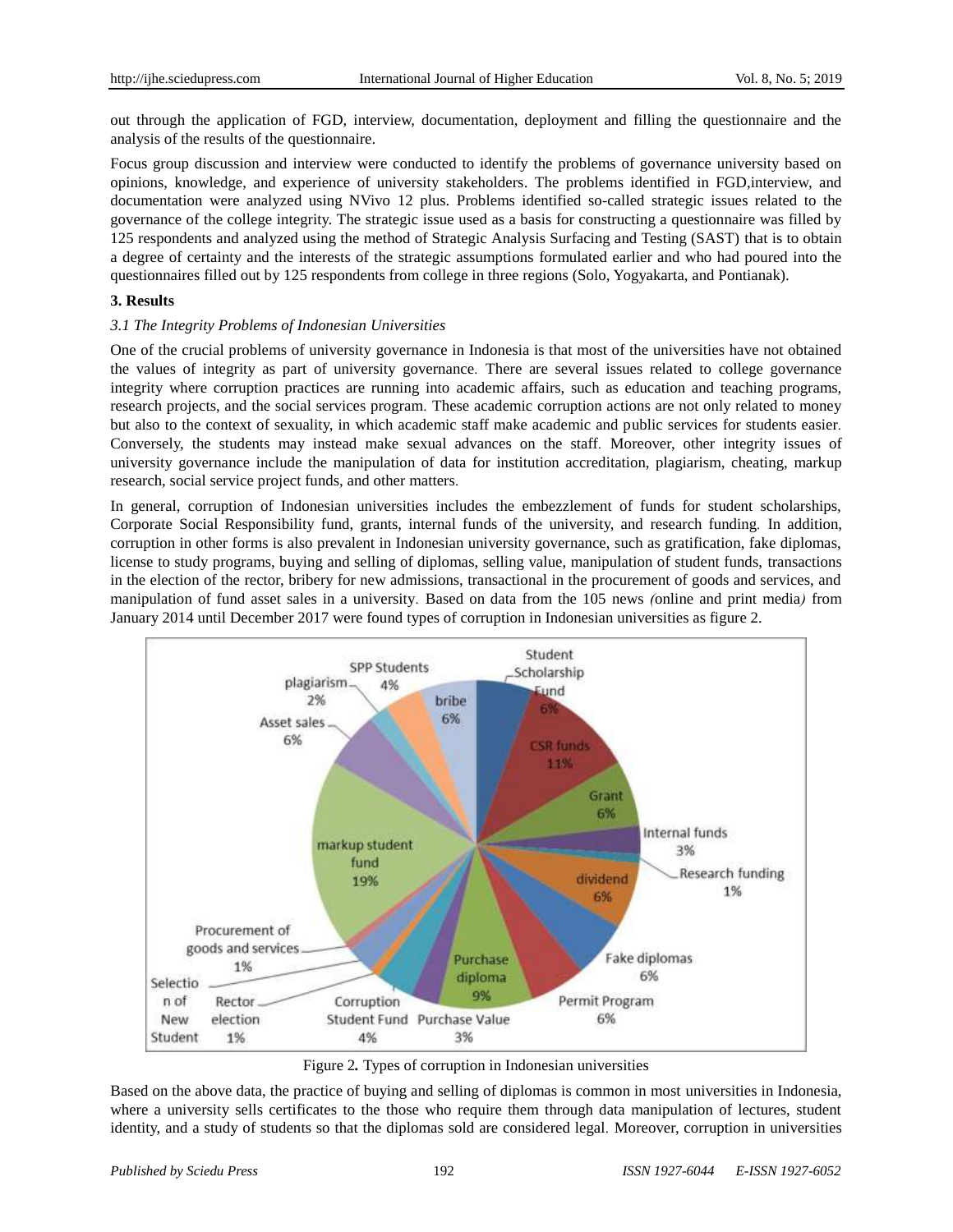was also common in the procurement of goods and services, where procurement was done on a transactional basis between the university and the private sector*.* The corruption practices taking place are both massive and systematic*.*  The data at least described a lack of integrity in the practices of a college*.* FGD with PUKAT *(*the Center for Anti-Corruption Studies*/Pusat Studi Anti Kotupsi)* and GEMATI *(*Social Movement for Transparency of Indonesia*/Gerakan Masayarakat untuk Transparansi Indonesia)* revealed some practices of big corruption in Universities, for example, related to 'Buy Flag*'.* This corruption mode is where the name of an institution *(*company X*) is used* to conduct a study in name only, without undertaking the study process*.*

Furthermore, another form of corruption is the concealment of posted salaries*.* This mode has long been practiced, for example, pricing tickets for Garuda then replacing them with cheaper airlines or using the railways*.* This practice in which there would be a Time Results of Operations *(*SHU*)* that would be divided among the researchers only, is less when the work is done by an assistant*.* By the UGM *(*Universitas Gadjah Mada*)*, using patterns of indirect costs, this would be known at assistant level only, namely for tax cuts*.* If there were inefficiencies, these would go to the agency, not the residual term*.* Another corruption behavior occurs usually in the form of deposited funds financing patterns that were performed using a self*-*managed system, this form of corruption is a way to enter into the activities of staff, once the entire staff deputies come in to the committee *(*FGD in University of Gadjah Mada, 2018*).* 

Furthermore, FGD in Solo shows that there is corruption in the governance of higher education in Indonesia. The participants reveal the kinds of corruption in higher education among them corruption research grants and devotion, bribes go to college, buying and selling value, duplication of research, conflicts of interest college leaders, the deviant behavior of teaching staff (lecturers), corruption, administrative costs of service academic, and manipulation of financial statements. Then, FGD in Pontianak city also showed the same problem that there is corruption in college. The participants in Pontianak emphasis on academic, administrative corruption such as bribe to go to college, cutting research costs by university leaders, and conflicts of interest college leadership.

Then, the analysis NVivo against FGD in Yogyakarta, Solo, and Pontianak revealed that corruption in higher education takes place in the form of administrative corruption universities, corruption research grants and publications, corruption education funds, conflict of interest, lack of professionalism governance of universities, and corruption of college development. The fifth form of corruption is a serious concern of the FGD like NVivo analysis visualization results shown in Figure 3. Visualization NVivo as in figure 3, illustrates that there is a density of attention FGD against corruption and dedication to research grants, college administrative corruption, and corruption education. The attention density shows that FGD participants that there have been very serious corruption in the field of research, publications, education, and university administration affairs in Indonesia. Then, the FGD participants also considered that the lack of professionalism of university governance, conflicts of interest and corruption of development funds are also part of the corruption in higher education should be handled seriously.



Figure 3. Group Analysis NVivo 12 plus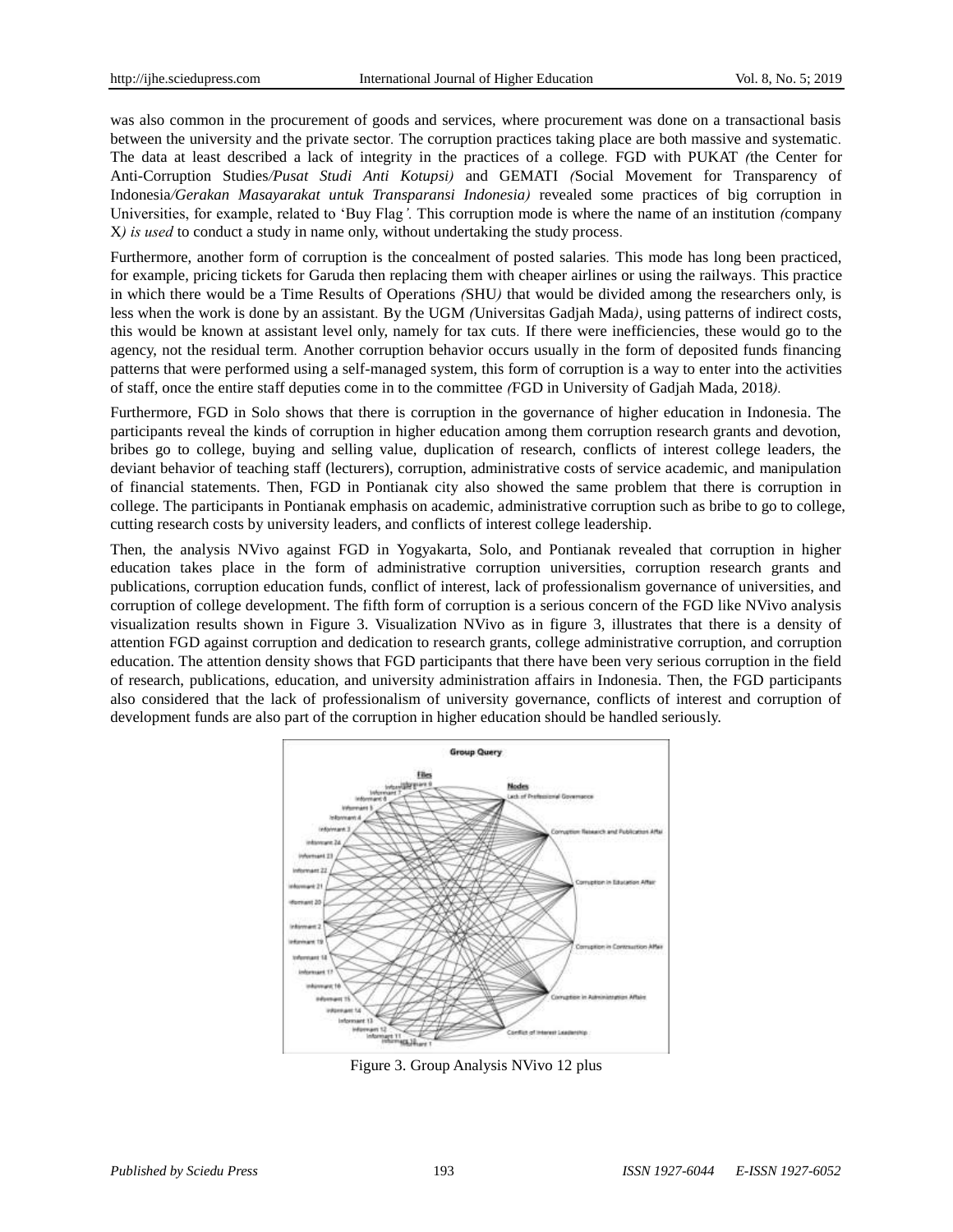Image visualization NVivo 12 in figure 3 above can be mapped quantitatively in the form of a matrix coding radar analysis NVivo 12 as follows.



Figure 4. Matrix coding of analisis NVivo 12 plus

In line with the analysis visualization NVivo 12 previously described above (figure 3), the coding matrix analysis NVivo 12 as in the figure 4 also revealed the extent of the problem of corruption in higher education which is measured using a scale of 4-40. 4-40 scale shows the level of informant ratings of several corruption issues in college. The higher the number the higher the scale indicates informant ratings to the problems of corruption and bad governance of the college. The results of the analysis of NVivo 12 as in figure 4 above shows that corruption academic administration (scale 36), corruption in education affairs (scale 28), the low professionalism of governance of higher education (scale 24), and corruption in research grant (scale 20) are the corruption that often occurs in college in Indonesia. Even though conflict of interest (scale 12), and corruption of constructions (scale 8), the areas also needs policy priority of university stakeholders to support university governance with integrity.

# *3.2 Design a Suitable Model of College Governance with Integrity in an Indonesian Context*

Based on the results of the focus group discussion *(*FGD*)*, expert interviews by in*-*depth interview, and Nvivo analysis as above, the fundamental problem with university governance is a lack of stakeholder commitment to a college in order to realize college governance with integrity in ten areas, such as education and teaching, research, community service, human resources governance, financial governance, infrastructure, academic services, leadership, organization, and cooperation. Impact of stakeholders' low commitment is corruption running massively in higher education in the form of administrative corruption universities, corruption research grants and publications, corruption education funds, conflict of interest, lack of professionalism governance of universities, and corruption of college development. This paper has tried to develop a college governance model of integrity, which refers to the issue of governance of universities in Indonesia*.* Also, the model design was based on an approach of the analysis of certainty and the interest variable of the governance of the affairs of university that were considered important by the stakeholders of the college*.* Analysis of certainty was conducted to understand the parts of college governance which impact on the good and bad governance of a college*.* In other ways, the analysis of interest was to understand the college governance areas that impact on the good and bad governance of a university*.* The degree of certainty and the interest analysis can be seen in the chart below (Figure 5)*.*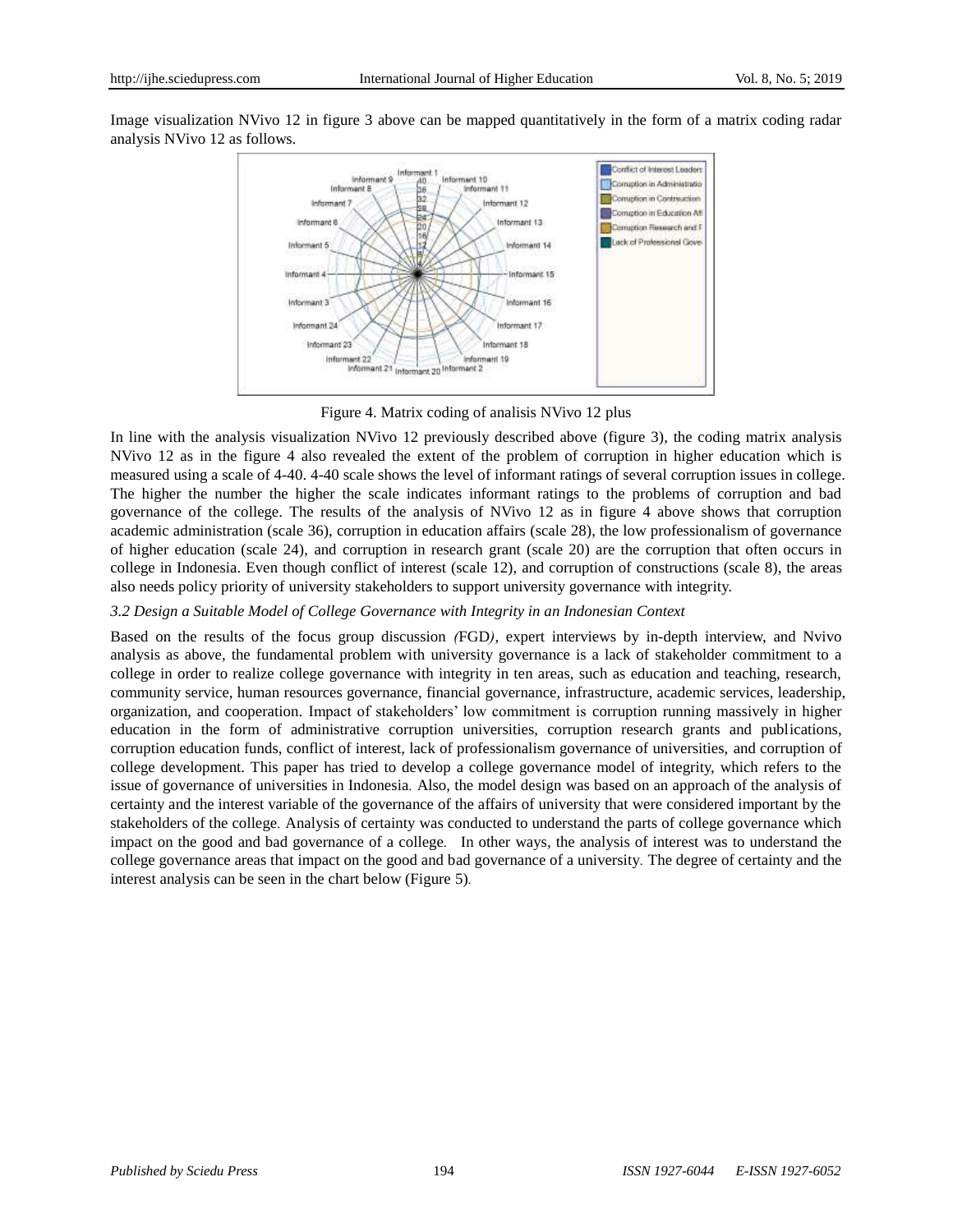

Figure 5*.* The degree of certainty and interest graph for university governance with integrity

Assumptions for Quadrant I: there are 10 areas that have a degree of certainty and a high level of interest to the establishment of university governance with integrity (*y*: 6.00-7.00). Assumptions for Quadrant II: there are five areas that have a low degree of certainty (*x*: 4.50-6.00) and five areas the high level of interest (*y*: 6.00-7.00) towards the establishment of the university governance with integrity. Assumptions for Quadrant III: there are three areas that have high levels of certainty and a low level of interest towards the establishment of the college (*x*: 5.50-6.00 and *y*: 5.50-6.00). Assumptions for the quadrant IV: there are five areas that have a high degree of certainty (*x*: 6.00-7.00) and 5 area of importance is low (*y:*5.50-6.00) on the formation of university governance with integrity. Based on the analysis, stakeholders of Indonesian universities focus on ten areas of university governance that have high score in certainty and interest supporting university governance with integrity as in table 2 below.

| N <sub>O</sub> | Ten areas of University Governance | Certainty | Interest |  |
|----------------|------------------------------------|-----------|----------|--|
|                | Education and Teaching             | 6.33      | 6.70     |  |
| 2              | Community service                  | 6.93      | 6.70     |  |
| 3              | Research                           | 6.95      | 6,64     |  |
| 4              | Management Infrastructures         | 6.42      | 6,31     |  |
| 5              | Academic Administrative Services   | 6.51      | 6,18     |  |
| 6              | Organization                       | 6.25      | 6.13     |  |
| 7              | Leadership                         | 6.28      | 6.08     |  |
| 8              | Financial Governance               | 6.43      | 6.06     |  |
| 9              | Cooperation                        | 6,15      | 5.72     |  |
| 10             | Human Resources Governance         | 5.54      | 5.35     |  |

Table 2*.* Interest and certainty variables of university governance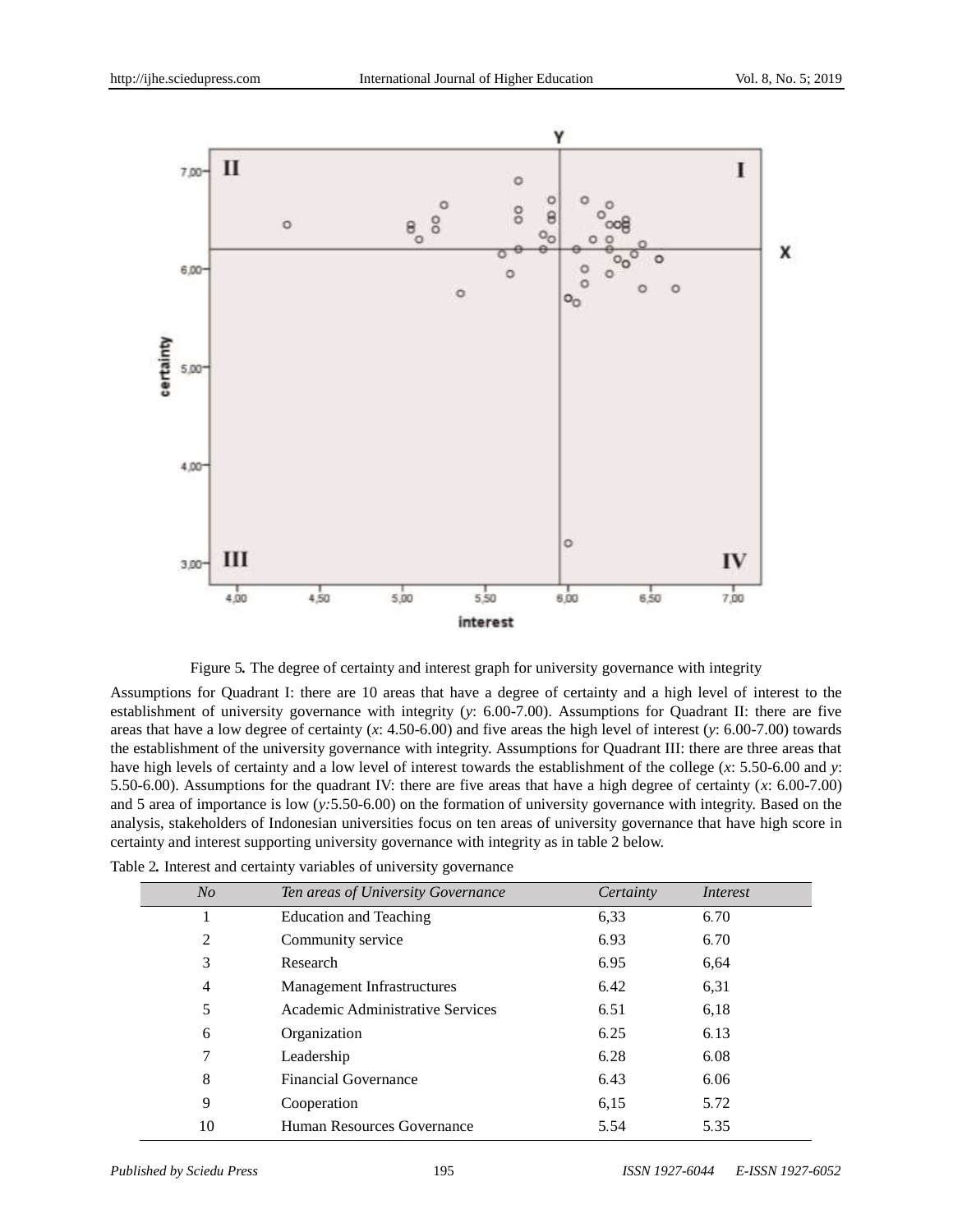Table 2 above also confirms that the assumption was positioned in the establishment of governance model colleges of integrity that is ten areas of governance colleges integrity: education and teaching, community service, research, infrastructure management, academic services, organization, leadership, budget management, cooperation, and human resource management is a strategic area of concern in building college governance system integrity. This analysis was based on the results of questionnaires on certainty and interests, as indicated by the stakeholders of the college*.* It consisted of variables filtered with a degree of certainty as well as the high interests of each area of governance of a uiversity.

Therefore, this paper considers that universities need regulatory support, structure, management, and norms as a culture (Christensen, 2011). Four main elements must support the implementation of the values of integrity in a university*:* 1*)* Creation of regulations support the planting of integrity values *(*regulation*)*; 2*)* enforcement of integrity as the norm *(*norm*)*; 3*)* strengthening the management of the planting of integrity values *(*management*)*; and 4*)*  creating a culture that supports the internalization of the values of honesty, fairness, and professionalism *(*culture*)* (Kaplan, 2004)*.* Through the five primary elements, university governance with integrity can be realized gradually*.* 





#### Figure 6*.* Model of Indonesian university governance with integrity

The model above (figure 6) describes ten areas of college governance with integrity that are an integral part of single unitary university management divided into two major elements of core business and supporting system *(*Dobbins and Knill, 2017*).* In this case, Dobbins & Knill (2017) explained a scope of university governance that included businesses and core supporting systems as a buffer for college governance*.* The core business of the universities quality management includes education and teaching, research, and dedication*.* Moreover, supporting the college management system includes human resources management, financial governance, infrastructure, academic administrative services, organizations, leadership, and cooperation*.* Therefore, a university governance model of integrity can be focused on core structuring and the supporting system of university management*.* Governance and supporting the core business of the college system place values of integrity, such as honesty, professionalism, and fairness, in supporting the realization of college integrity *(*integrity of university*) (*Heyneman, 2007; and Milton, 2015*).*

# **4. Discussion**

Evidence from this research clearly identifies that university governance is faced with several problems that make a university unable to achieve governance with integrity. The fundamental problem is that corruption runs deeply within the colleges. Corruption practices in a university occur in various ways, such as misappropriation of grant funds, purchase of diploma certificates, selling the value of courses and thesis, manipulation of program reporting on research and service, plagiarism, bribery, budget corruption in scholarships, leadership selection that is not procedural, the arrangement of human resources that is not professional, and employee recruitment that is not consistent. Based on the Nvivo analysis, there are five corruption forms of Indonesian universities that are corruption in academic administration affairs, corruption in research and publication, corruption in education program, lack of professional in university governance, and corruption in university building construction affairs.

Corruption in academic affairs is corruption done by the staff and university leaders concerning academic services. In this regard, staff and university leaders in providing services to students in a discriminatory manner. The best service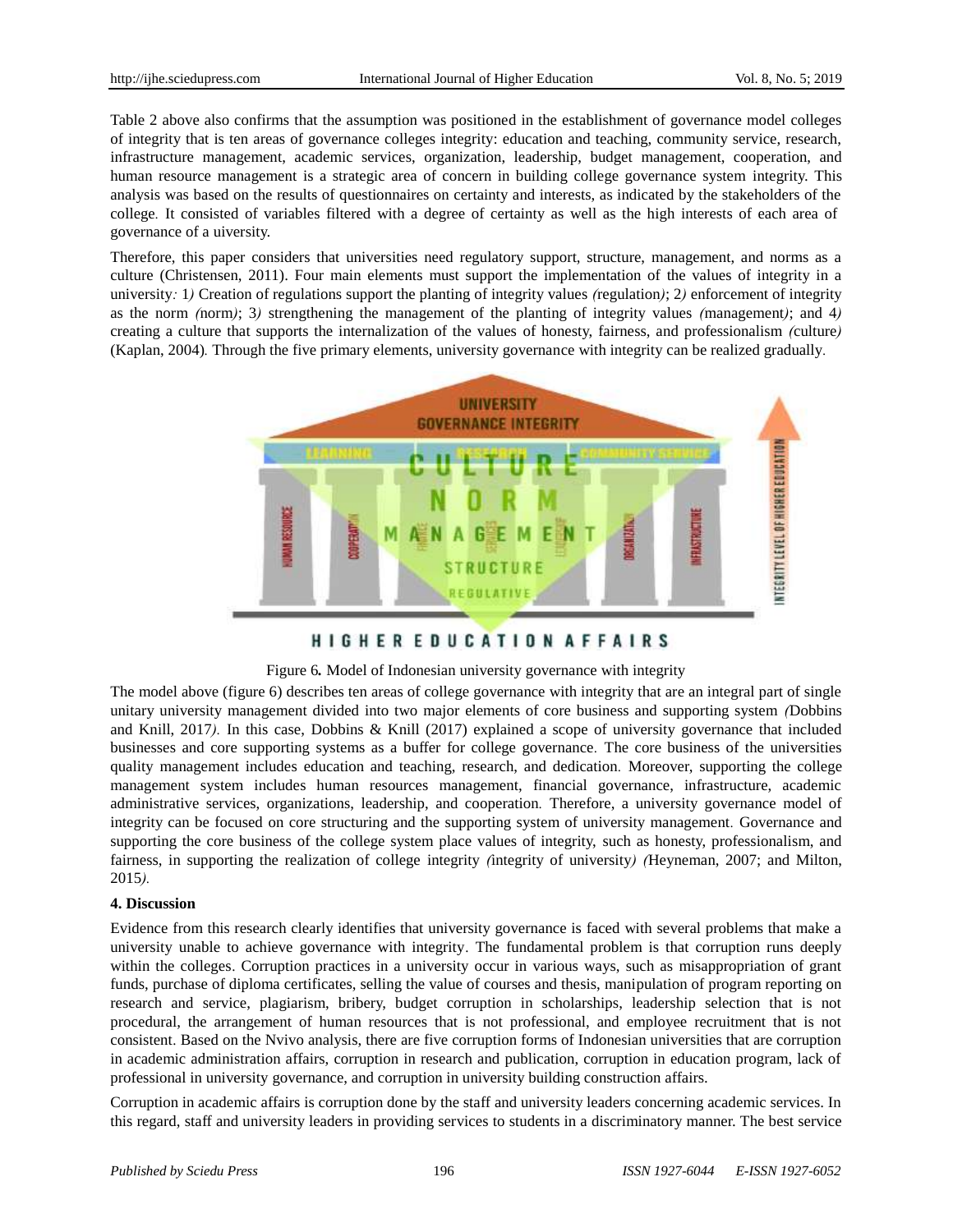is given to students who have a close relationship with staff and the top leadership of the university. These findings reinforce the findings of research carried out by Denisova-schmidt et al. (2016) and Orkodashvili (2011), where both of them in different studies revealed the existence of collusion and nepotism in the academic services at the college. Later, corruption and dedication to research funds also occur at universities in Indonesia. In this case, faculty and university leaders to use the funds for the benefit of research and dedication to others, cutting and markup fund research and service. Corrupt practices also run in fund research and service in some countries such as Argentina, Peru, and Uganda. Hallak & Poisson (2008) said that corruption fund research and service in college is a common practice at universities in Argentina, Peru, Uganda, Africa.

One of the corrupt practices is also common in universities in Indonesia, namely corruption education in the form of bribery and trading value between faculty and students. Denisova-schmidt et al. (2016) revealed that corruption in higher education takes place in the form of bribery between faculty and students, plagiarism, and strengthening additional cost to students outside of the provisions in force. Orkodashvili (2011) also find their collusion and nepotism among the faculty and students in the determination of grades and graduation. Heyneman (2007) revealed that in colleges Also, there was corruption in the selection of new students, the accreditation of the college, the implementation of research programs, and service programs. Ison et al. (2014) also revealed the most significant issue of corruption in colleges was corruption in the form of plagiarism, copying, duplication of research reports, purchase value, and bribery.

Then, the other corrupt practices in higher education in the form of lack of professionalism governance of universities and the markup college building fund. Baryshnikova et al. (2019) revealed that the mode of corruption in college together with the mode of government corruption and the politicians in government institutions such as markup project, gratuities, and kickbacks among stakeholders. The mode also occurred at the college. Corruption in the form of conflict of interest also coloring any decision-making in higher education (Hallak & Poisson, 2008).

The results of SAST analysis and calculation Cartesian quadrant in this study as described previously insisted that the five corruption form are corrupt practices taking place in the ten areas of governance universities namely: the five corruption cases can be explained into ten areas: education and teaching, research, service, human resources, finance, facilities and infrastructure management, academic administrative services, leadership, organization, and cooperation. The findings of this research confirm that the governance of universities in Indonesia shows the university governance with integrity yet.

Therefore, developing a model for university governance with integrity needs to be focused on these ten areas of university governance. The implementation of integrity values in university governance must be supported by four main elements: 1) making regulations that support the planting of integrity values (regulation); 2) strengthening the management of planting integrity values (management); 3) enforcement of integrity as the norm (norm); and (4) creating a culture that supports the internalization of the values of honesty, fairness, and professionalism (culture). Through these five primary elements, university governance with integrity can be realized gradually. The results of the analysis confirms Washburn and Gottesman's (2010) assertion that university governance improvement should be focused on managing institution values, such as structures, regulation and the sanction system, organizational processes, individual behavior, and group norms.

Heyneman (2007) argued that the strategy for realizing college governance with integrity and reducing the risk due to corruption in university were: First, reformation of university structures. In this regard, universities must design a structure that minimizes the emergence of an independent institution for exam courses and final projects, an independent agency for an accredited college, independent agency to issue license accreditation, a policy of college ownership being institutionalized, and the separation of educational affairs from the college business unit. Second, reformation of university management is through an arrangement of university institutions involving professional organizations, with public and independent institutions supervising college performance. Third, preventive action to evaluate and monitor the performance of leadership, faculty, staff, and students, to enforce the code of ethics on leaders, faculty, staff, and students, report cases of corruption, create a system of financial transparency, create and strengthen media publication as a tool of control, and implement anti-corruption education involving an anti-corruption agency. Fourth, placing sanctions against are the perpetrators of corruption in a college. Enforcement of sanctions would have to be done through criminal sanctions for the perpetrators of corruption by professionals in universities, publishing the names of the criminals and dismissing the perpetrator due to the criminal behavior.

Indeed, there were differences between the findings of this study and the results of the analysis of strategies to realize university governance with integrity compiled by Heyneman (2007).For instance, the focus of the study conducted by Heyneman (2007) was for a strategy to realize a college governance of integrity against extraordinary acts of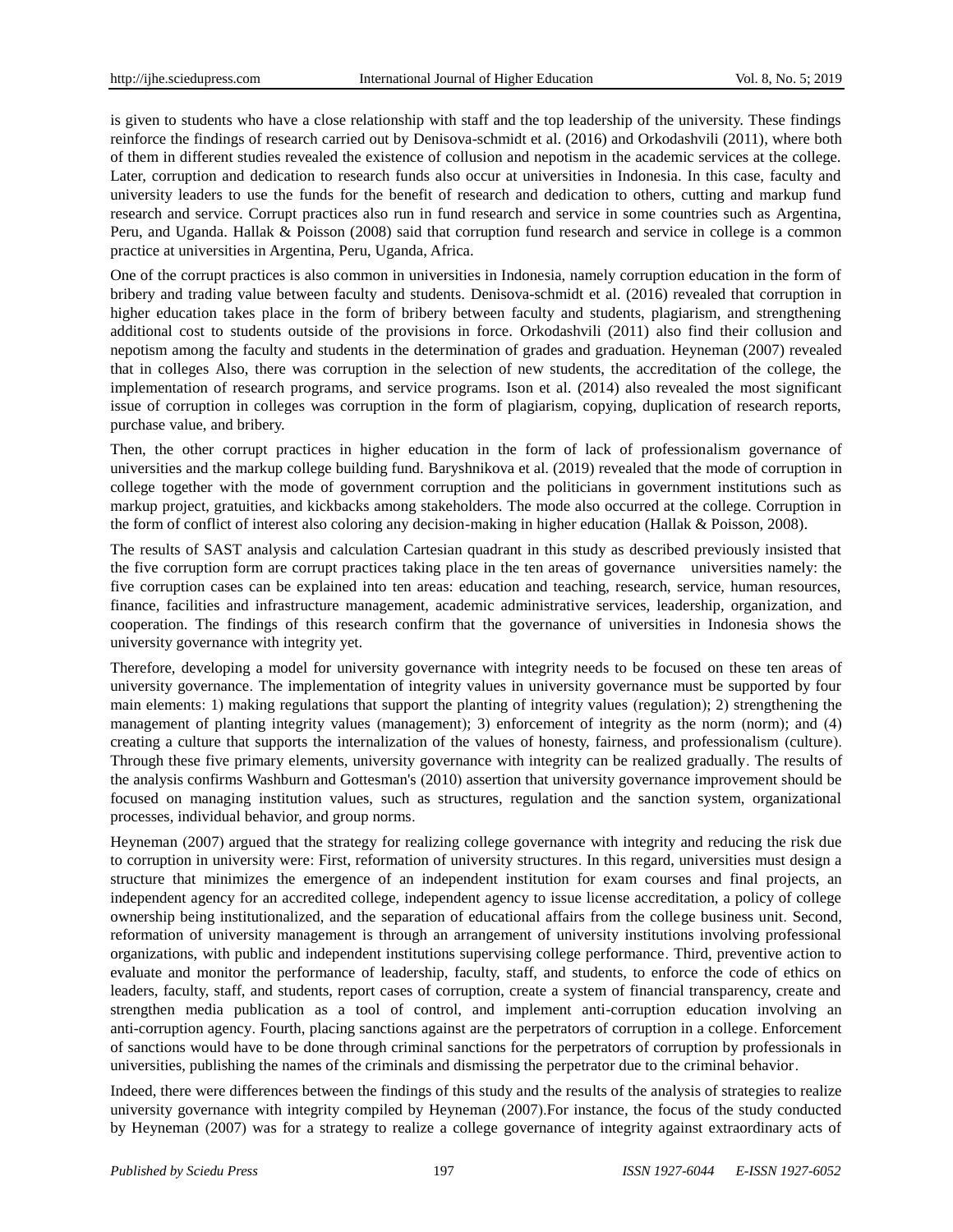corruption. Whereas, the focus of this research was governance and supporting the core business college system as seen from the perspective of the fundamental values of integrity (not only from the perspective of corruption). Second, Heyneman (2007) divided the strategy of realizing a university with integrity into four parts that consisted of reforming the structure, management, enforcing norms, and giving sanctions to perpetrators of corruption. The strategies by Heyneman (2007) are a non-comprehensive strategy in realizing a university with integrity, as the objective of the strategy does not reach the level of effort to include the internalization of integrity values in university governance (Denisova-schmidt et al., 2016).

Shortly, this paper emphasizes that ten areas of governance can be used as objects of attention for stakeholders to realize college governance with integrity. Also, these ten areas are used as objects of assessment by university institutions with integrity, where stakeholders can measure the integrity of a university by seeing and understanding the governance of all ten areas that cover the core business and support the university system.

# **5. Conclusion**

This paper reveals that corruption in universities has been taking place in five corruption namely in the form of academic affairs administration, corruption in research and publication, corruption in education program, less professional in university governance, conflict of interest, and corruption in construction affairs. The five corruption runs in the ten governance areas that are: 1) Education and teaching, 2) study, 3) community service, 4) management of human resources, 5) financial governance, 6) infrastructure, 7) academic services, 8) leadership, 9) the organization, and 10) cooperation. Corruption is not only related to embezzlement of a college, but also associated with the buying and selling of diplomas, grades, plagiarism, cheating, markup projects, and extortion. The corrupt practices show that university governance has not become a form of integrity. In that case, it needs a model of university governance that emphasizes strengthening the core and business processes of a college.

The core business of a college covers education, research, and service. While college business processes consist of human resources, budget, information technology, service, leadership, infrastructure, cooperation, organization, core, and business processes that need to support college organizational values among the college culture, norms, regulation, management, and the organizational structure which must support the implementation or realization of university governance with integrity. Therefore, the model describes the overall integrity of college grades and activities of the organization in which the core, process, and values are integrated in one unified system of governance for a college. The application of the model requires goodwill from stakeholders directly related to the university world.

#### **Acknowledgements**

We would like to thank rector of Universitas Muhammadiyah Malang, Director of Jusuf Kalla School of Government, Universitas Muhammadiyah Yogyakarta, Anti Corruption Comission, Republic of Indonesia.

#### **References**

- Baryshnikova, M., Vashurina, E., Sharykina, E., Chinnova, I. & Sergeev, Y. (2019). The Role of Flagship Universities in a Region:Transformation Models. *Voprosy Obrazovaniya / Educational Studies Moscow*, (1), 8-43. https://doi.org/10.17323/1814-9545-2019-1-8-43
- Bretag, T. (2013). Challenges in Addressing Plagiarism in Education. *PLoS Medicine, 10*(12), e1001574. https://doi.org/10.1371/journal.pmed.1001574
- Christensen, T. (2011). University governance reforms : potential problems of more autonomy ? *Higher education,* (123), 503-517. https://doi.org/10.1007/s10734-010-9401-z
- Denisova-schmidt, E. (2017). The Challenges of Academic Integrity. Retrieved from https://www.bc.edu/content/dam/files/research\_sites/cihe/pubs/CIHE *Perspective/Perspective,* 2017 No cropsFINAL.pdf
- Denisova-schmidt, E., Huber, M., Leontyeva, E. & Denisova-schmidt, E. (2016). Do Anti-Corruption Educational Campaigns Reach Students ? Evidence from two cities in Russia and Ukraine. *Вопросы образования, 2016* https://doi.org/10.17323/1814-9545-2016-1-61-83
- Dobbins, M. & Knill, C. (2017). Higher education governance in France, Germany, and Italy: Change and variation in the impact of transnational soft governance. *Policy and Society, 36*(1), 67-88. https://doi.org/10.1080/14494035.2017.1278868
- Gallant, T. B. (2017). Academic Integrity as a Teaching & Learning Issue : From Theory to Practice Academic